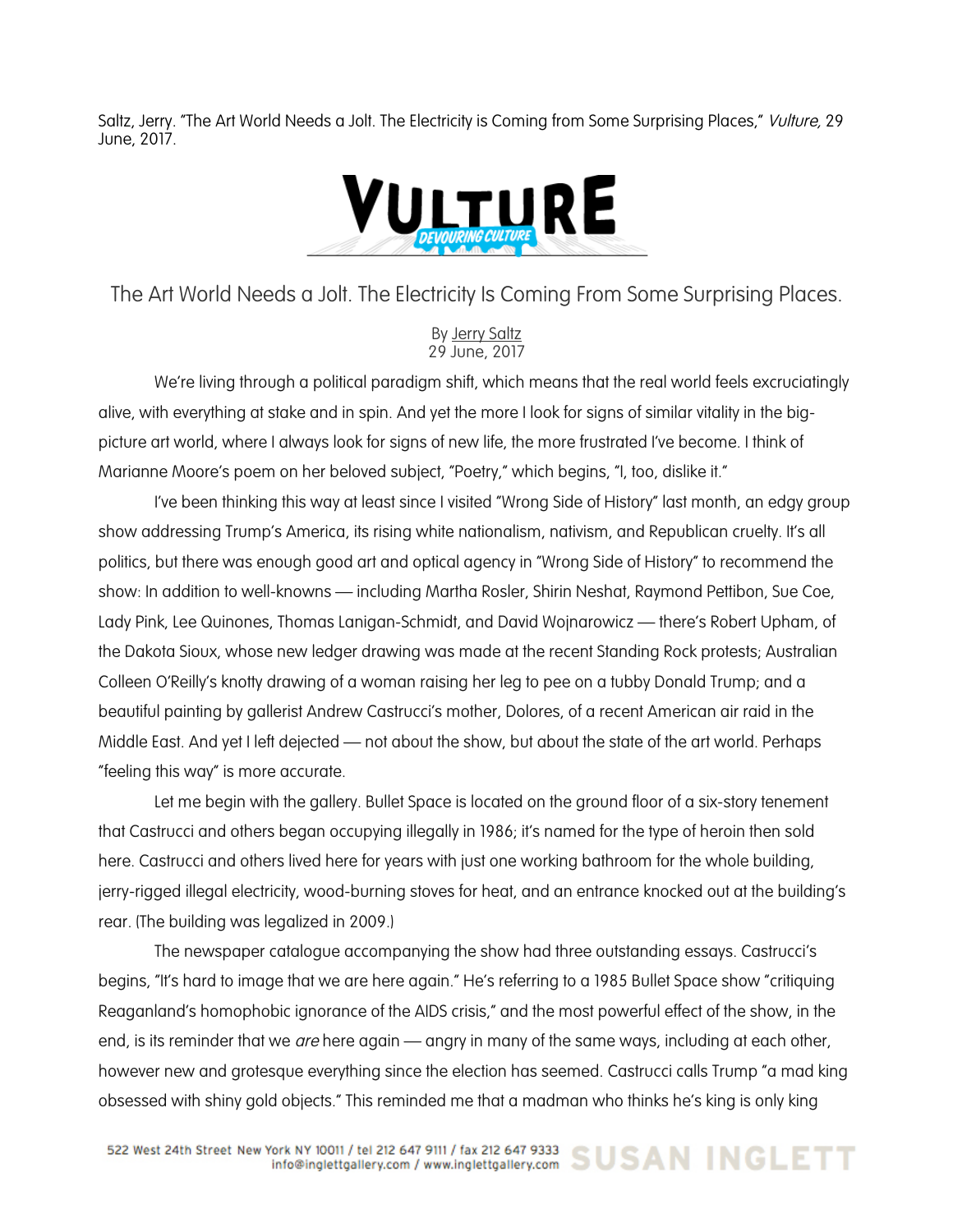if *others* believe him. Artist Tom McGlynn — who was on the September 1991 cover of *Artforum* with an image that broke the heart in the classic "I [heart] NY" logo — writes how "tactical aesthetics and the systematic symbolization of the real are now employed by the radical right." He traces this to the Bush spokesmen who dismissed "the reality-based community" and said "we create our own reality." Indeed, I believe that Trump's red MAGA hat — which I see as an American swastika — is the most powerfully branded object made in my lifetime. It should be placed on display at MoMA until he is out of office, as recognition that this hat is on all of us. "It's hard to be sure where the wrong side of history is," the great critic Carlo McCormick writes in the third essay. "But you can always tell when you're there, or very close." The problem is, he goes on, "even when we win the culture wars we end up losers." Like Clinton and Gore getting more votes but still losing.

But it was a line in Castrucci's essay that most stuck with me: "I hate political art." When I asked him what that meant, he said, "There has to be a third layer to the work. It can't just be the politics and the image." I asked, "What's the third layer?" He said, "Art and matter." Amen.

Like Castrucci, I don't see much out there in the larger art world — at the big biennials and international wingdings that are supposedly almost *allactivist* art these days — that seems to offer much more than the text and obvious image; and the politics are always the same: "I went to this political hot spot and I'm concerned." The "Wrong Side of History" made me think about LARGE art-world systems, institutions, how we define "the culture war," and radicality.

I love the art world; great art is getting made and shown. Art will live, as always. But we all have to admit that the art world isn't the definition of radical right now. There's still too much inbred art about itself or otherwise so specialized that it takes reams of explaining in almost unreadable texts just to say why it's relevant at all — and those things that might feel relevant, or radical, in another context often get so buffered and wrapped in the wealth of the system — fancy museums, big biennials — that they cease to offer anything truly new-seeming. That is more a problem for the art world than art and artists, it's true. And yet there are artists and subjects so hip right now that people are afraid to even criticize them, and whose concerns are so high that only a dog might know what's going on. The art world often seems to consist mainly of an enormous, semidetached, comped "in" crowd that are always together — traveling the world, reinforcing their own norms, telling themselves and us that this is the definition of the avantgarde and that they're concerned.

If you are thinking to yourself, "It's hard to imagine that we are here again" — I admit it, I have felt this way before about the glitzy art world. And I've even written about it before, too, probably every couple of years since this brave new world was forged in the 1990s. But however stale and stultifying I may have found these forces in, say, 2010, they feel many times more so now — when the culture is crying out for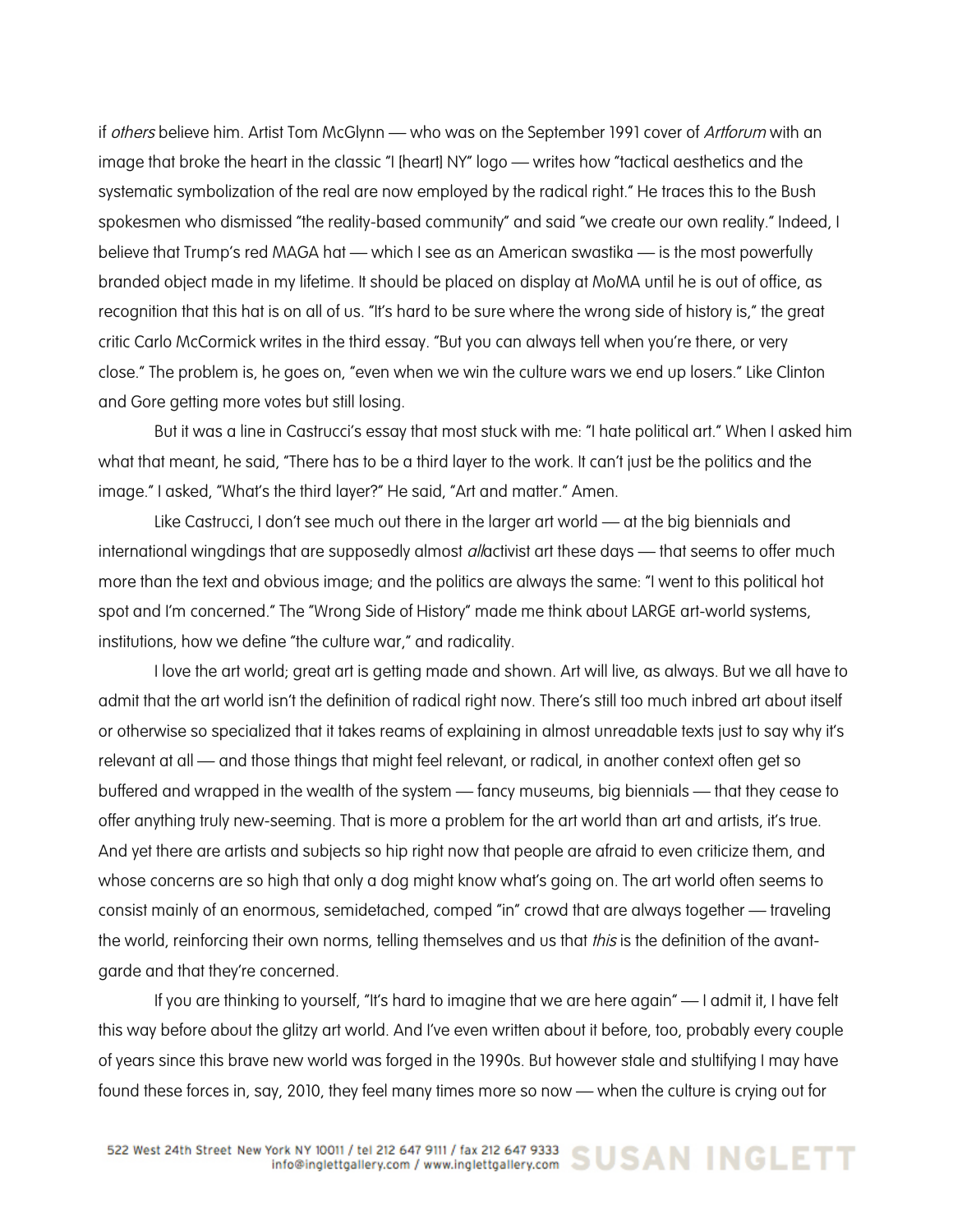attention, when politics is trying to shake us all awake, and when the narrow-minded cosmopolitanism of the global art world looks less like a go-with-the-flow complacency than a willful zombie procession. I don't even yen for new political art — like Castrucci, I often find work that is explicitly political to be fairly simple and unsatisfying. What I do think we need is some sign of new energy, new activity — political or not, I want to know that the art world is capable of agitating itself again. What makes this seem such a farfetched hope is that art and its institutions have been able to commodify and incorporate so many acts of resistance and criticism. Over the last 20 years, art critiqued colonialism, capitalism, sexism, racism, and itself, even as it was involved with these things. Growing ever larger, busier, and more efficient, this world even survived Osama bin Laden, the Iraq War, and an international economic collapse. Almost unaffected. I hope the same isn't true of Trump and Brexit. But it's possible.

Just look at the big shows: In June, much of this art world went en masse to big exhibitions like Documenta and the Venice Biennale before decamping to the tony Art Basel. Every artist account confirmed that that two shows were packed with the by-now absolutely generic, increasingly irrelevant, international curatorial aesthetic of the day. Former Greek finance minster Yanis Varoufakis condemned Documenta as "crisis tourism." He means all the late-late neo-conceptual art taught in schools and adored by curators everywhere that consists of endless documents, books, snipped pictures, and videos in vitrines and on tables and floors, in piles or neatly arranged with other leaning or placed objects often with photos and films of refugees or put-upon nations. It's like artists have become news anchorpeople showing up everywhere. The problem is not their concern (we are all as concerned as one another), the subject matter of these works, or their "seriousness." No one thinks that art should only be soft, silly, pretty, easily accessible, or beautiful. Or that serious subjects cannot be served by art. And labels are great. The problem is how unoriginal, imitative, obvious, and bathos-filled they are. How they all look more or less the same.

This is true, unfortunately, with Ai Weiwei's vacuous Armory installation, Hansel and Gretel, done with starchitects Herzog and de Meuron. It was curated by two members of the international curatorial elite, Tom Eccles (a genius I adore and who should have known better) and Hans Ulrich Obrist (who probably doesn't). The 55,000-square-foot main hall is dark except for hovering buzzing objects and nets overhead. The curators say this is "a menacing dystopian forest of projected light and visitors tracked by infrared cameras and drones." People pay \$15 to wander aimlessly looking at their own images on the floor below them. This folly is the world's largest selfie machine — art world "fake news." If we're demanding Republicans call out their own it's time the art world did this to itself, too: quickly, clearly, and with passion.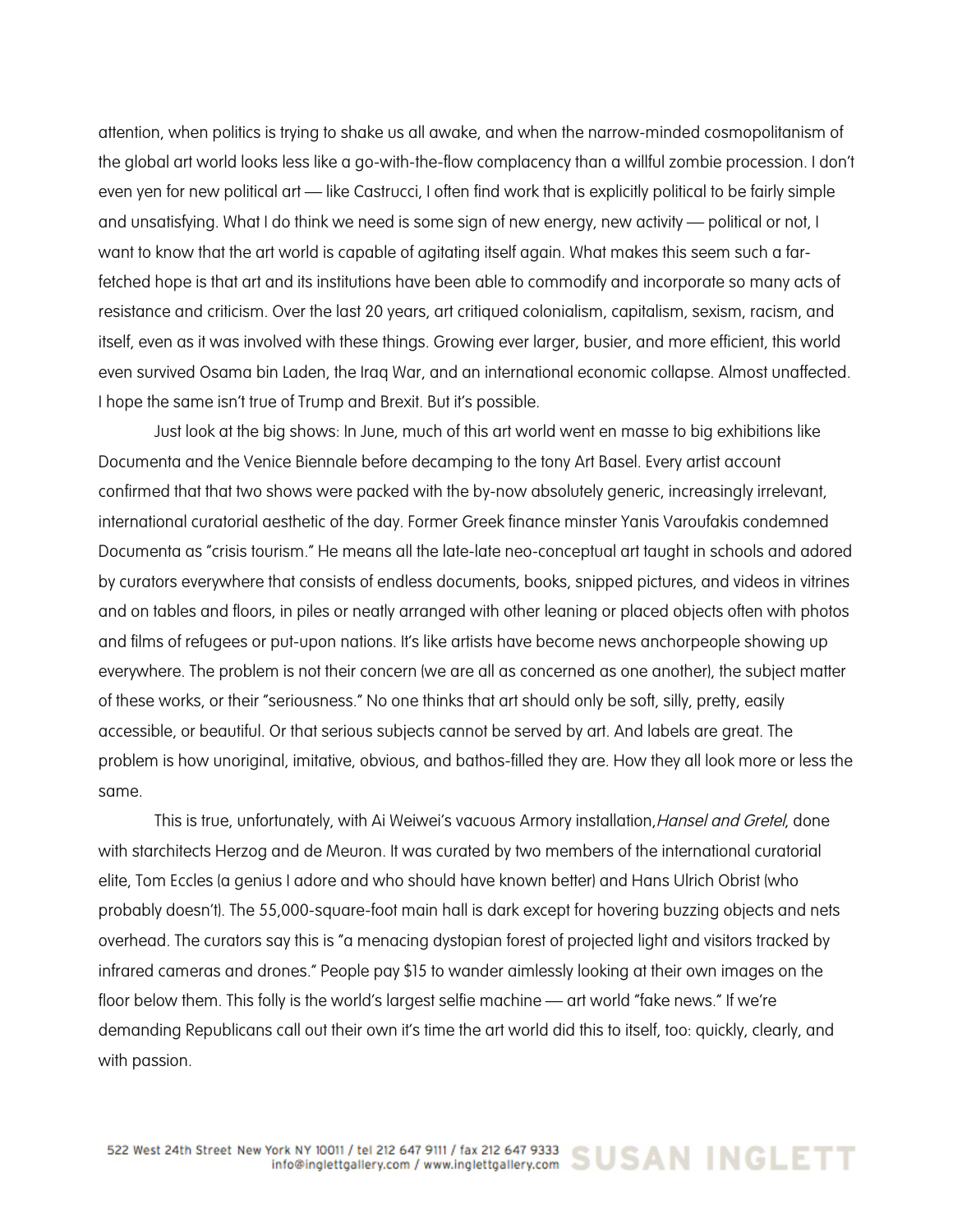Of course, there are signs of life. Fortnight Institute is run by two young women who support the gallery with full-time jobs: Jane Harmon runs Richard Prince's studio; Fabiola Alondra is director of 303 in Print,publisher of limited-edition books and ephemera by 303 gallery artists. The East Village storefront space is 290 square feet. This kind of density is something we've lost in many of our overly big showrooms. Since opening last year the two have been on fire. Last season saw "Dicks," a group show of mainly women depicting said subject. Recently there were the self-love/self-hate/self-taught nudes of Stacy Leigh. Both shows were too weird to ever be written about in official organs like Artforum. Now come the small geometric abstractions of Peter Shear who combines personal geometries, Andrew Masullo and Raoul De Keyser. Bookmark this artist.

A few blocks away on East Second Street, don't miss Karma. Since it opened in 2011 as a West Village book shop (where artist Rob Pruitt once sat naked for book signings), and then while occupying a beautiful Great Jones Street space that now houses excellent Zurich powerhouse Presenhuber gallery, Karma has been plain great. In addition to working with many under-knowns, Karma has done stunning shows of major artists. Brice Marden's 1960s Suicide Notes was one of the best shows of 2015; Julian Schnabel's exhibition here was the first non-blue-chip outing to signal it's okay to like this mega-artist again. Currently Karma has one of the strangest works of art I've ever seen. Robert Grosvenor's Three Car Unit is three highly modified old motor vehicles, none identifiable to me, all familiar from films, photos, other people's memories. The subtly altered forms become a sculptural proposition cloaking itself as a utilitarian object that should be placed in a salt mine until the year 2300 to see what people make of it. Gordon Robichaux opened last year and is run by two excellent artists. Located near the Union Square building where Warhol was shot, the space exudes bohemian New York. Take the old elevator up to the ninth floor, wind through corridors into a space covered in ravishing Moroccan rugs (for sale cheap) that wild-child painter Katherine Bernhardt has made so well-known. The gallery is souk and secret garden. The first show was a library of beautiful Babel by one of the best underknown New York artists and teachers of the last 40 years, Ken Tisa. Right now don't miss two of the best artists I've seen this year: Uganda-born Leilah Babirye and 71-year-old self-taught New York collagist Frederick Weston.

Finally, there's 56 Henry run by super-knowledgeable spark plug Ellie Rines. Since relocating from Gansevoort Street to this teeny-tiny Chinatown storefront, this gallery has shown excellent young artists Richard Tinkler, Ryan Wallace, and Cynthia Talmadge. Longtime savant Kate Shepherd is coming in the fall. Right now she has Sam Moyer's paradoxical stained-glass brick window over the gallery window, a perfect art metaphor for seeing in but being blocked out, and shades of Trump's wall. Last week Rines took me around to a few brand-newish spaces buried in Chinatown. Wee-teeny shops inside big bustling Chinatown markets happily rented by Chinese landlords where I saw interior cubicles of glass with